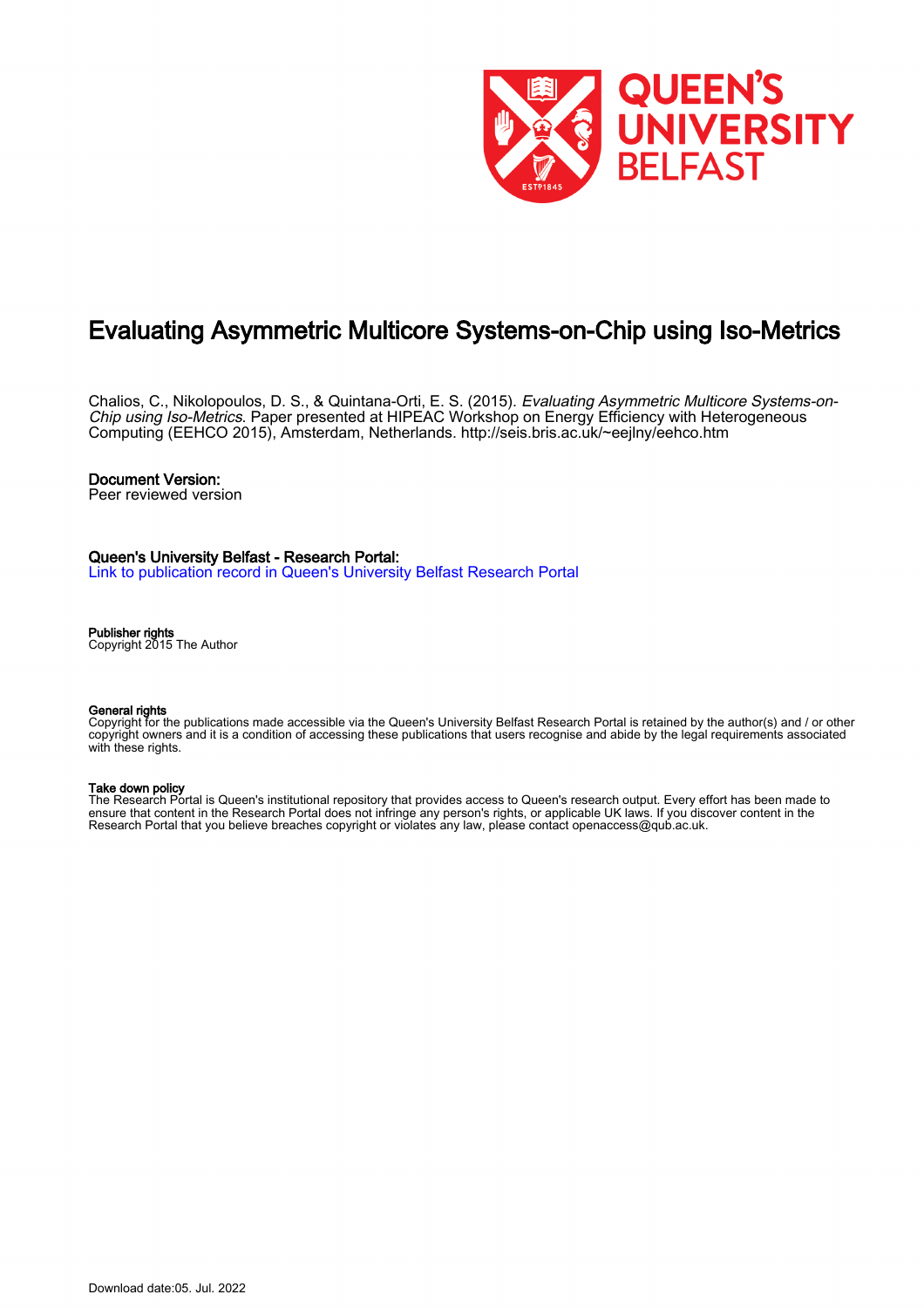# **Evaluating Asymmetric Multicore Systems-on-Chip using Iso-Metrics**

Charalampos Chalios School of EEECS Queen's University of Belfast United Kingdom cchalios01@qub.ac.uk

Dimitrios S. Nikolopoulos School of EEECS Queen's University of Belfast United Kingdom d.nikolopoulos@qub.ac.uk

Enrique S. Quintana-Ortí Depto. Ing. y Ciencia Comp. Universitat Jaume I, Castellón, Spain quintana@uji.es

## ABSTRACT

The end of Dennard scaling has pushed power consumption into a first order concern for current systems, on par with performance. As a result, near-threshold voltage computing (NTVC) has been proposed as a potential means to tackle the limited cooling capacity of CMOS technology. Hardware operating in NTV consumes significantly less power, at the cost of lower frequency, and thus reduced performance, as well as increased error rates. In this paper, we investigate if a low-power systems-on-chip, consisting of ARM's asymmetric big.LITTLE technology, can be an alternative to conventional high performance multicore processors in terms of power/energy in an unreliable scenario. For our study, we use the Conjugate Gradient solver, an algorithm representative of the computations performed by a large range of scientific and engineering codes.

## Categories and Subject Descriptors

C.1.3 [Computer Systems Organization]: Other Architecture Styles—heterogeneous (hybrid) systems; G.4 [Mathematical Software]: Efficiency

### 1. INTRODUCTION

The performance of today's computing systems is limited by the end of Dennard scaling [\[1\]](#page-6-0) and the cooling capacity of CMOS technology [\[5\]](#page-6-1). In response, CPU architectures turned towards multicore designs already in the middle of past decade, and power-saving techniques and mechanisms originally conceived for embedded and mobile appliances are being increasingly adopted by desktop and server processors. Near-threshold voltage computing (NTVC) is a promising power-saving technology to tackle the power wall by diminishing voltage (and slightly frequency) of the processor at the cost of reducing hardware reliability [\[4\]](#page-6-2). The hope in NTVC is that the (close to) linear drop that is expected in performance from the decay of frequency is compensated by cramming more cores into the same power budget. In addition, the increase in hardware concurrency can be exploited

to integrate some sort of algorithmic-based fault tolerance (ABFT) that addresses eventual data corruption caused by operating with unreliable hardware.

In this paper, we investigate the performance, power and energy balance of two representative low power ARM processors of a big.LITTLE system-on-chip (SoC), when applied to a memory-intensive numerical problem. Concretely, our analysis experimentally evaluates the iso-performance and iso-power of quad-core ARM Cortex-A15 and Cortex-A7 clusters against a conventional high performance Intel Xeon E5-2650 CPU, using the Conjugate Gradient (CG) method [\[6\]](#page-6-3). This memory-bounded algorithm for the solution of linear systems is particularly interesting as it is representative of the type of operations and performance attained by many other scientific and engineering codes running in high performance computing facilities [\[2\]](#page-6-4). As an additional contribution, we shed some light into the energysaving potential of NTVC under a realistic scenario. For this purpose, we leverage a fault-tolerant variant of CG, enhanced with a self-stabilizing (SS) recovery mechanism [\[7\]](#page-6-5), to assess the practical energy trade-off between hardware concurrency, CPU frequency, and hardware error rate, using the ARM big.LITTLE architecture as a case study.

As part of related work, iso-energy-efficiency models are built in [\[8\]](#page-6-6) in order to predict and balance energy and performance in large power-aware clusters, taking into account software characteristics. Compared to this, we focus on the trade-off between performance, power and energy for high-end multicore processors vs low power SoCs, designed mainly for embedded and mobile systems. Our goal is to answer whether it is possible to build systems out of such power-efficient architectures that can match the performance of current throughput-oriented machines. Similarly to us, the authors of [\[3\]](#page-6-7) study the use of power-efficient architectures in scientific applications. In this line, we take one step further, to make projections about the energy-efficiency of unreliable NTVC platforms and the use of fault tolerance techniques to tackle the unreliability issues.

The rest of the paper is structured as follows. In Section [2](#page-2-0) we describe the experimental setup. In Section [3](#page-2-1) we compare high performance vs low power architectures using two different iso-metrics, and in Section [4](#page-5-0) we determine the effect of unreliable hardware on the CG method. Finally, we close the paper with a few remarks in Section [5.](#page-6-8)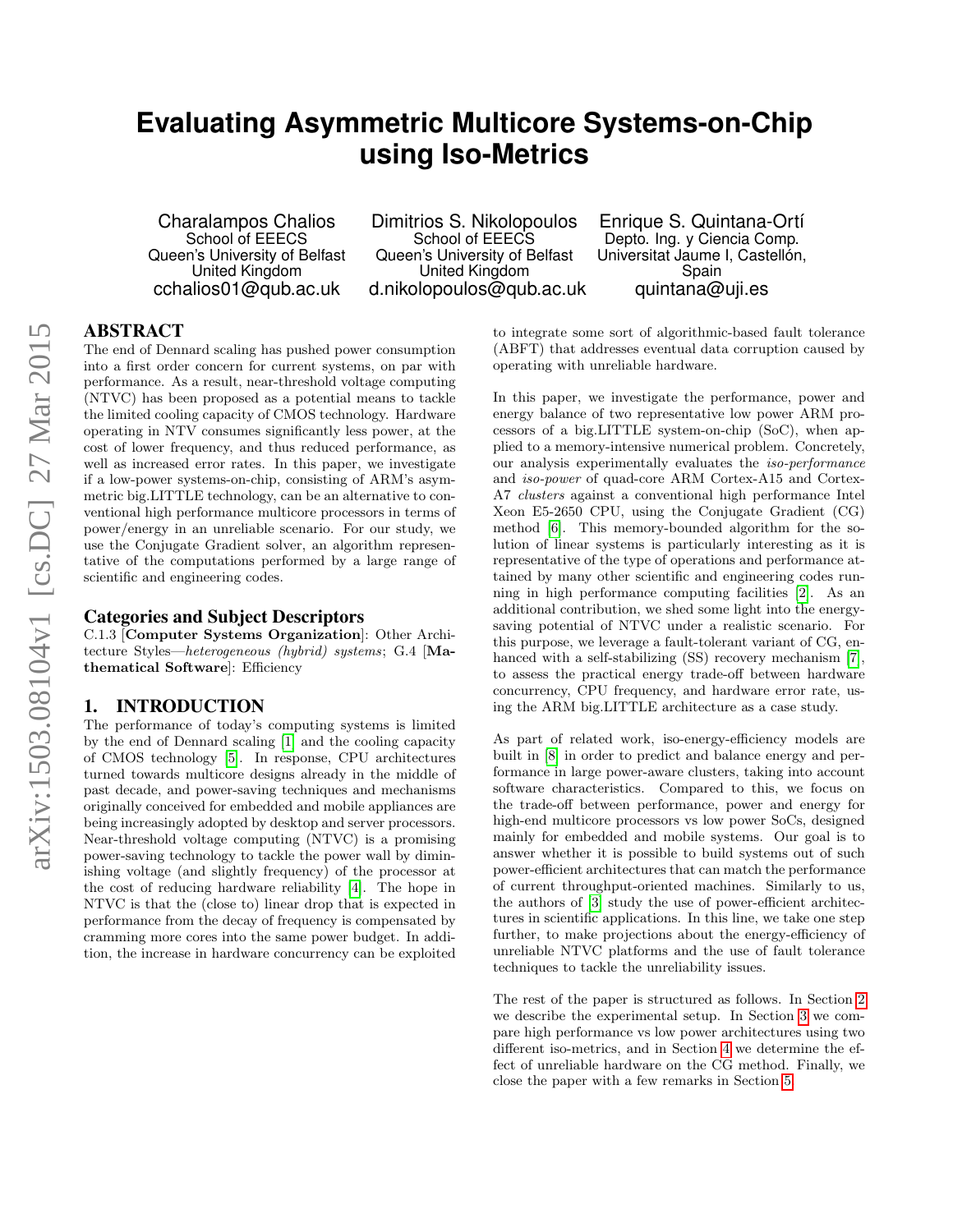## <span id="page-2-0"></span>2. EXPERIMENTAL SETUP

## 2.1 The CG method

The CG method is a key algorithm for the numerical solution of symmetric positive definite (SPD) sparse and dense linear systems [\[6\]](#page-6-3) of the form  $Ax = b$ , where  $A \in \mathbb{R}^{n \times n}$  is SPD,  $\overline{b} \in \mathbb{R}^n$  contains the independent terms, and  $x^n \in \mathbb{R}^n$  is the solution. The cost of this iterative method is dominated by the matrix-vector multiplication (GEMV) with  $A$  that is computed per iteration. For a matrix A with  $n_z$  nonzero entries, this operation roughly requires  $2n_z$  floating-point arithmetic operations (flops). Additionally, each iteration involves a few vector operations that cost  $O(n)$  flops each.

For our evaluation, we employ IEEE 754 real double-precision arithmetic and stop the iteration when the relative residual of the approximated solution is below 1.0e−8. Furthermore, we consider only problems with dense A and, for simplicity, we do not exploit the symmetric structure of the matrix. Under these conditions, we estimate the cost per iteration of CG to be  $2n^2$  flops (i.e., we neglect the lower cost of the vector operations). Moreover, for efficiency, we leverage multi-threaded implementations of the gemv kernel in Intel MKL (version 11) for the Intel-based CPU, and ATLAS (version 3.8.4) for the ARM-based cores.

## 2.2 Target architectures and scenarios

The experiments in this paper were performed using three different CPUs. The first one, hereafter Xeon, is a highperformance but power-hungry Intel Xeon E5-2650 socket with 16 GBytes of DDR3-1333 MHz RAM. The alternative low-power architectures, A15 and A7, are two ARM quad-core clusters embedded into an Exynos5 system-onchip (SoC) of an ODROID-XU board, sharing 2 Gbytes of DDR3-800 MHz RAM. Table [1](#page-3-0) offers the most important features of these CPU architectures. There, the "Stream bandwidth" column reports the memory bandwidth mea-sured using the triad test of the stream benchmark<sup>[1](#page-2-2)</sup> on the highest number of cores available in the sockets. The "Roofline GFLOPS" column corresponds to the theoretical upper bound on the computational performance (in terms of GFLOPS, or billions of flops per second) dictated by the roofline model.

For the evaluation, we investigate different scenarios that vary in the number of cores (from 1 up to the maximum), the CPU frequency, and the problem size. For simplicity, we only consider two CPU frequencies (lowest and highest, in particular discarding Intel's turbo-mode) for each architecture; and two problem dimensions: an "on-chip" case that occupies much of the last level of cache (LLC),  $n=1,024$  on XEON,  $n=512$  on A15 and  $n=256$  on A7; and an "off-chip" counterpart that clearly exceeds the capacity of the LLC, with  $n=4,096$  on XEON,  $n=1,024$  on A15 and  $n=512$  on A7.

# <span id="page-2-1"></span>3. HIGH PERFORMANCE VS LOW POWER

In this section, we perform an experimental evaluation of the target CPU architectures, using the CG method (implemented on top of optimized multi-threaded versions of MKL and ATLAS), from the points of view of performance, power dissipation, and energy consumption. The purpose of

this analysis is to expose the trade-offs between these three metrics, for a memory-bound method such as CG, on these particular architectures, with the ultimate goal of answering two key questions:

- Q1 (Iso-performance): Can we attain the performance of the Intel Xeon CPU with the low power ARM clusters while yielding a more power-efficient solution?
- Q2 (*Iso-power*): What is the performance that can be attained using the low power ARM clusters within the power budget dictated by the Intel Xeon socket?

## 3.1 Trade-offs

Figure [1](#page-3-1) reports the results from the evaluation of the multithreaded CG implementations, from the points of view of performance (in GFLOPS), power dissipation (W) and energy efficiency (GFLOPS/W), using both on-chip and offchip problems. We note that an evaluation in terms of GFLOPS and GFLOPS/W allows a comparison of these metrics for problems of varying size, which require a different number of flops.

We start by distinguishing between the two scenarios corresponding to on-chip and off-chip problems. For brevity, we will focus hereafter in the former case, noting that, in the latter, the performance on Xeon and A15 is clearly limited by the memory bandwidth, offering considerably lower figures on all three metrics. The same memory bottleneck is not visible for A7 though, likely because the multi-threaded implementation of the matrix-vector multiplication in ATLAS does not extract all the performance of this architecture.

Table [2](#page-4-0) offers numerical results for the on-chip problems. Our comments to these results are organized in three axis: #cores, frequency and architecture (configuration parameters) as well as three perspectives (metrics). Let us commence by putting the light on the #cores. From the point of view of concurrency, increasing #cores produces fair speedups, which interestingly are quite close for all three architectures independently of their frequency; e.g., the use of 4 cores on Xeon, A15 and A7 produces speed-ups between 2.8 and 3.4 for any of the two frequencies. From the perspective of power, a linear regression fit to the data shows a high value of the  $y$ -intercept for XEON, which basically corresponds to static power, and can be explained by its large LLC, the complex pipeline, the large area dedicated to branch prediction, etc. Compared with this, A15 and A7 exhibit much lower static power, reflecting the simpler design of this CPU clusters. This difference between the Inteland ARM-based architectures has a major impact on the energy where, e.g., increasing the  $\# \text{cores}$  on XEON results in shorter execution time and, due to the large static power, a visible positive effect on energy efficiency (GFLOPS/W). This is a clear indicator of the potential benefits of a "raceto-idle" policy applied to this architecture. The effect of increasing #cores on A15 and A7 is more imprecise, due to the low fraction that the static power represents.

We continue next with the analysis of frequency. Independently of the number of cores, the effect of this parameter on performance is perfectly linear for Xeon but sublinear for A15, where doubling the frequency only improves performance by a factor of about 1.7×; and slightly higher for

<span id="page-2-2"></span><sup>1</sup> <http://www.cs.virginia.edu/stream>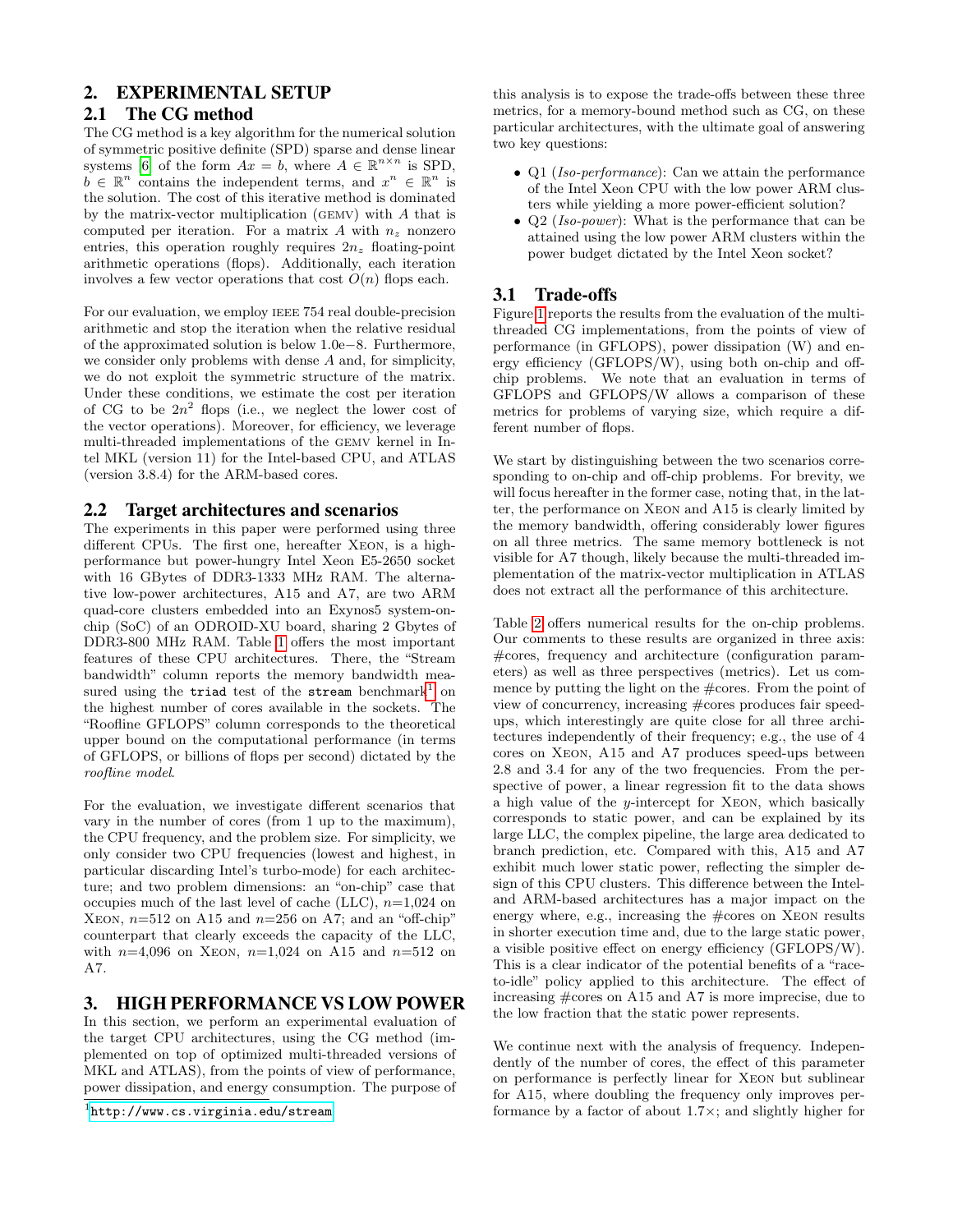|             |                      | $\#\mathrm{Cores}$ | Frequency   | LLC:                | <b>TDP</b>        | Peak mem.  | Stream mem. | Roofline      |
|-------------|----------------------|--------------------|-------------|---------------------|-------------------|------------|-------------|---------------|
|             |                      |                    | range       | level, type,        | (W                | bandwidth  | bandwidth   | <b>GFLOPS</b> |
| Acron.      | CPU socket/cluster   |                    | 'GHz        | size (Mbytes)       |                   | (GBvtes/s) | (Gbytes/s)  |               |
| <b>XEON</b> | Intel Xeon $E5-2650$ |                    | $1.2 - 2.0$ | $L3.$ shared, $20$  | 95                | 51.2       | 44          |               |
| A15         | ARM Cortex-A15       |                    | $0.8 - 1.6$ | $L2.$ shared, $2$   | $N_{\ell}$<br>' A | N/A        | 5.4         | 1.35          |
| A7          | ARM Cortex-A7        |                    | $0.5 - 1.2$ | $L2.$ shared, $0.5$ | N/A               | N/A        | 2.07        | 0.51          |

<span id="page-3-0"></span>Table 1: Hardware specifications of the target architectures.



<span id="page-3-1"></span>Figure 1: Evaluation of performance, power and energy on the target architectures using multi-threaded implementations of the CG method on both the on-chip and off-chip problems.

A7, where raising the frequency from 0.5 to 1.2 GHz (a factor of  $2.4 \times$ ) results in an increase of performance  $2.1 \times$ . The effect of frequency on power is sublinear for Xeon (a factor between 1.30–1.69×, depending on the number of cores) and superlinear for both A15 (3.12–3.20 $\times$ ) and A7 (3.66–3.71 $\times$ ). The net effect of the variations of time and power with the frequency is that, on Xeon, increasing the frequency slightly improves energy efficiency (race-to-idle) while on the ARMbased clusters it reduces it by a factor close to 50% for A15 and 64% for A7.

Finally, we observe some general differences between the CPU architectures: the power hungry 8-core Intel CPU produces significantly higher performance rates (and, therefore, shorter execution times) than the ARM clusters, at the expense of a much higher dissipation rate and lower energy efficiency. The differences between A15 and A7 follow a similar pattern, with higher performance in the former in exchange for higher power draft/lower energy efficiency.

## 3.2 Analysis of iso-metrics

We open the following study by noting that the questions Q1 (iso-performance) and Q2 (iso-power) formulated at the beginning of this section can be analyzed in a different number of configurations/scenarios. Here we select one that we find specially appealing. Concretely, for Q1 we consider the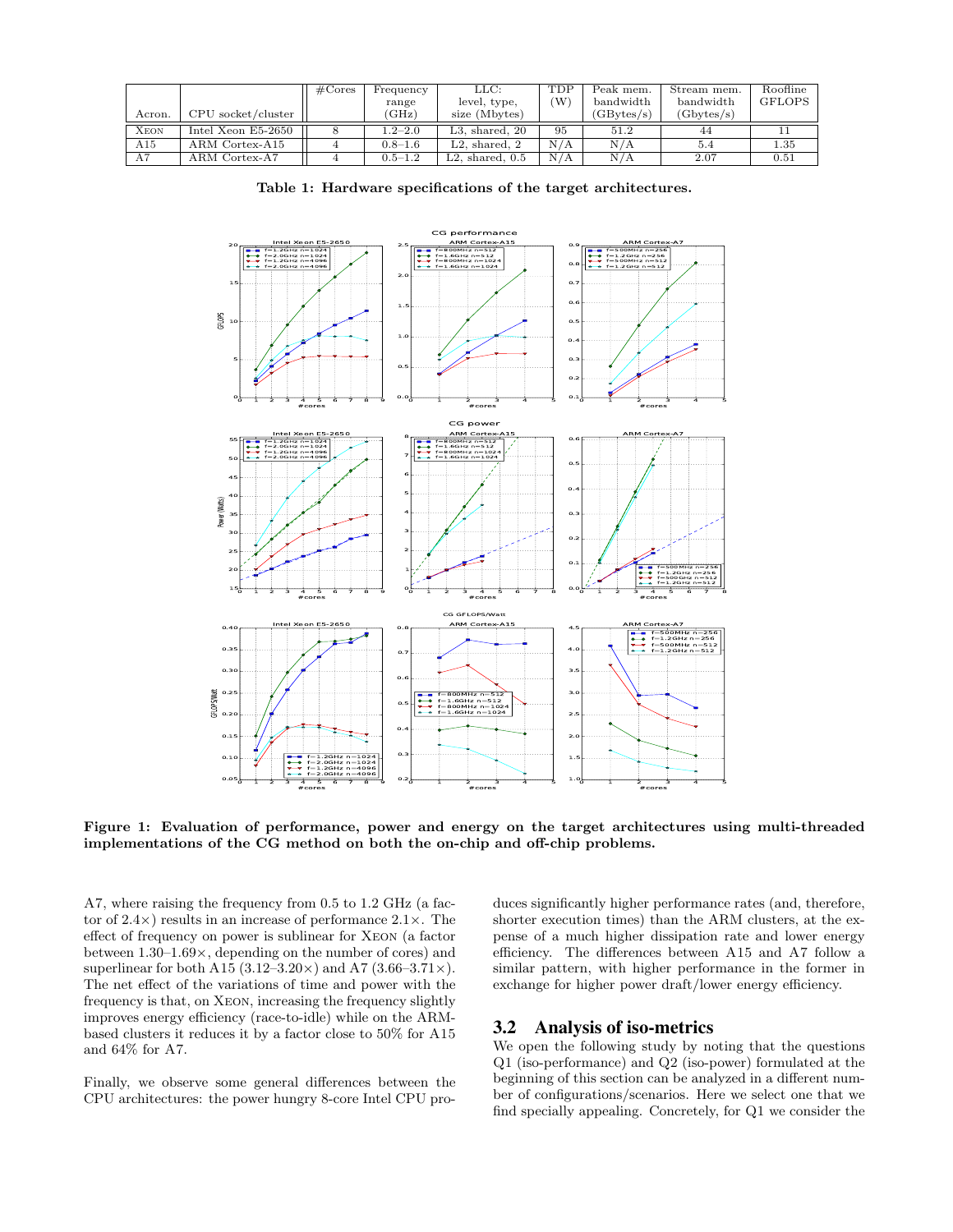| $\overline{\text{CPU}}$ | Freq. | #cores         | Time per     | Performance | Speed-up | Power | Energy     |
|-------------------------|-------|----------------|--------------|-------------|----------|-------|------------|
|                         | GHz)  |                | iter. $(ms)$ | GFLOPS)     |          | (W)   | (GFLOPS/W) |
|                         |       | $\mathbf{1}$   | 0.89         | 2.21        | 1.0      | 18.6  | 0.12       |
|                         |       | $\overline{2}$ | 0.47         | 4.12        | 1.9      | 20.4  | 0.20       |
|                         |       | $\overline{4}$ | 0.27         | 7.21        | 3.3      | 23.8  | 0.30       |
|                         | 1.2   | 6              | 0.21         | 9.55        | 4.3      | 26.2  | 0.36       |
|                         |       | 8              | 0.17         | 11.44       | 5.2      | 29.5  | 0.39       |
|                         |       | 1              | 0.53         | 3.67        | 1.0      | 24.3  | 0.15       |
|                         |       | $\overline{2}$ | 0.28         | 6.88        | 1.9      | 28.4  | 0.24       |
| <b>XEON</b>             |       | $\overline{4}$ | 0.16         | 12.04       | 3.3      | 35.5  | 0.34       |
|                         | 2.0   | 6              | 0.12         | 15.91       | 4.3      | 42.9  | 0.37       |
|                         |       | 8              | 0.10         | 19.11       | 5.2      | 49.9  | 0.38       |
|                         |       | 1              | 1.26         | 0.39        | 1.0      | 0.57  | 0.68       |
|                         |       | $\overline{2}$ | 0.66         | 0.74        | 1.9      | 0.98  | 0.75       |
|                         | 0.8   | $\overline{4}$ | 0.39         | 1.26        | $3.2\,$  | 1.71  | 0.74       |
| A15                     |       | 1              | 0.70         | 0.70        | 1.0      | 1.78  | 0.40       |
|                         |       | $\overline{2}$ | 0.40         | 1.28        | 1.8      | 3.09  | 0.41       |
|                         | 1.6   | $\overline{4}$ | 0.25         | 2.10        | 2.8      | 5.49  | 0.38       |
|                         |       | 1              | 0.98         | 0.12        | 1.0      | 0.03  | 4.09       |
|                         |       | $\overline{2}$ | 0.56         | 0.22        | 1.8      | 0.07  | 2.95       |
| A7                      | 0.5   | $\overline{4}$ | 0.32         | 0.38        | 3.0      | 0.14  | 2.66       |
|                         |       | 1              | 0.48         | 0.26        | 1.0      | 0.11  | 2.30       |
|                         |       | $\overline{2}$ | 0.26         | 0.48        | $1.2\,$  | 0.25  | 1.91       |
|                         | 1.2   | $\overline{4}$ | 0.16         | 0.81        | 2.9      | 0.52  | 1.56       |

<span id="page-4-0"></span>Table 2: Evaluation of performance, power and energy on the target architectures using multi-threaded implementations of the CG method on the on-chip problems.



<span id="page-4-1"></span>Figure 2: Evaluation of iso-performance. Left: Number of A15 or A7 clusters o match the performance of a given number of Xeon cores at 2.0 GHz. Right: Comparison of power rates dissipated for configurations delivering the same performance.

performance of 1–8 cores from Xeon, at 2.0 GHz, as the objective, and then we evaluate how many clusters (consisting of A15 or A7 and operating at either the lowest or the highest frequencies) are necessary to match the reference performance. Question Q2 is the iso-power counterpart of the Q1, with the power budget reference fixed by the power rate of 1–8 cores from Xeon, at 2.0 GHz. Because of the scalability issue, in all cases we employ the performance and power rates observed when operating with on-chip problems.

The left-hand side plot in Figure [2](#page-4-1) reports the results from the iso-performance study, exposing that, in order to attain the performance of 8 cores from Xeon (2.0 GHz), it is necessary to use about 9.1 A15 clusters (i.e., quad-cores) at 1.6 GHz or more than 50.2 A7 clusters at 0.5 GHz! (Note the different scales of the y-axis depending on the type of cluster). Now, we recognize that in such comparison we implicitly introduce a simplifying assumption in favour of

the ARM CPUs. In particular, for the on-chip problem on XEON, the dimension  $n=1,024$ . Now, in order to solve the same problem on a multi-socket ARM platform, data and operations have to be partitioned among and mapped to the clusters, incurring into overhead due to communication. For the CG method, we can expect that this additional cost comes mostly from the reduction vector operations (analogous to a synchronization). Also, there is a certain overhead due to operating with a smaller problem size per core.

The right-hand side plot in Figure [2](#page-4-1) illustrates the ratio between the power rates dissipated by four configuration "pairs" that attain the same performance, with one of the components of these pairs being Xeon and the other A15 or A7, at either the lowest or the highest frequency. Following with the previous examples, 8 cores from XEON (at 2.0 GHz) deliver the same performance as 9.1 clusters from A15 at 1.6 GHz, and they draw basically the same power rate (a ratio of 1.001 between the two). On the other hand, using 50.2 clusters of A7 at 0.5 GHz only requires a fraction of the power rate dissipated by Xeon, concretely 14%.

Figure [3](#page-5-1) displays the results from the complementary study on iso-power. The plot in the right illustrates that with the power budget of 1–8 Xeon cores, it is possible to accommodate a moderate number of A15 clusters or a very large volume of A7 ones. The performance ratio between these ARM-based clusters with respect to the Xeon, in the left plot, reveals decreasing gains with the number of A15 clusters and a performance tie with respect to 4 or more Xeon cores. The ratio also decays for the A7 clusters, but in this case it is stabilized around a factor of 7.

Note that not all ARM-based configurations considered in the iso-performance and iso-power study have the same onchip memory capacity (iso-capacity) as Xeon. In particular, given that the LLC for the latter is 20 MBytes, one need at least 10 A15 clusters and 40 A7 clusters to be in an iso-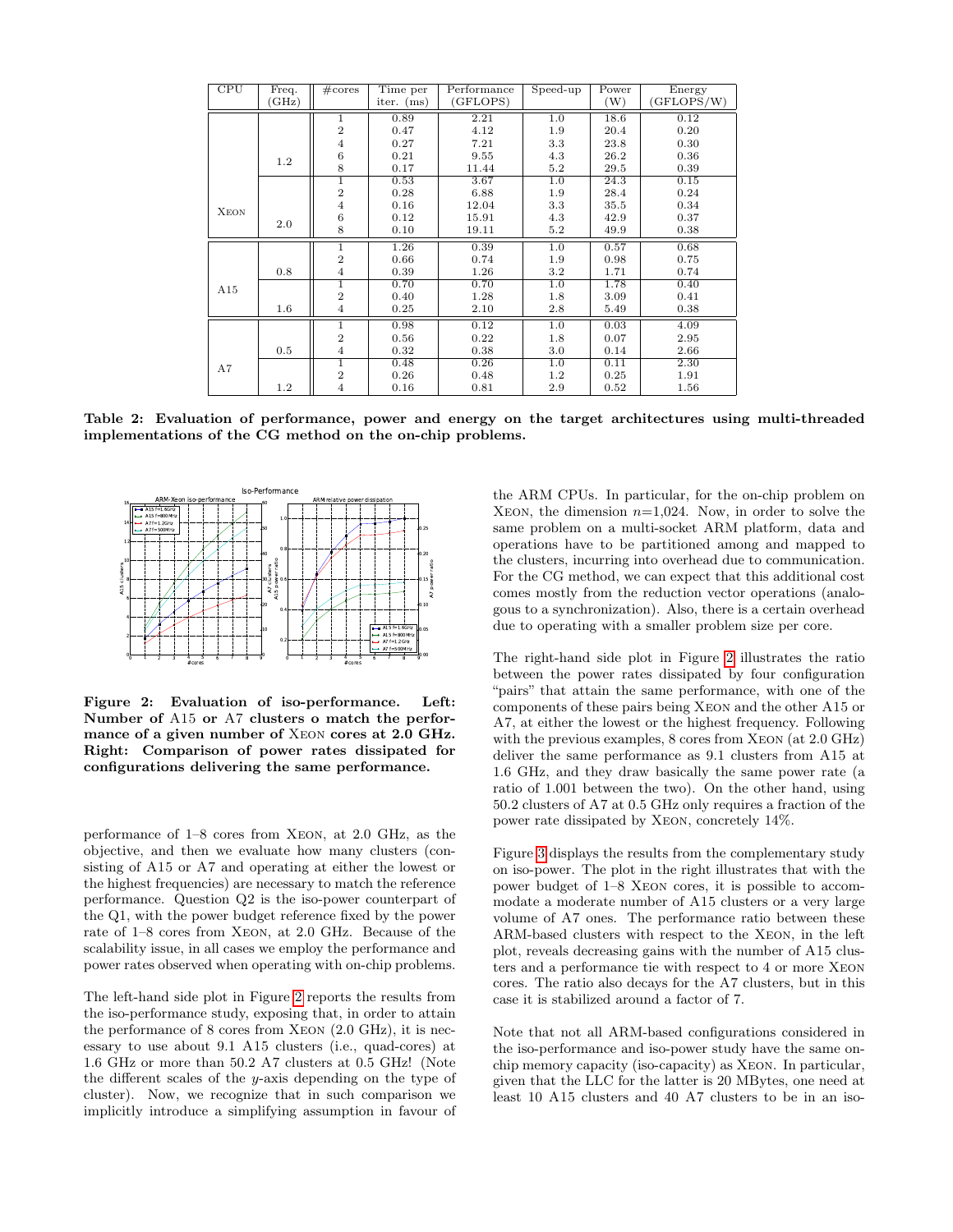

<span id="page-5-1"></span>Figure 3: Evaluation of iso-power. Left: Number of A15 or A7 clusters that match the power dissipated by a given number of Xeon cores at 2.0 GHz. Right: Comparison of performance rates attained for configurations dissipating the same power rate.

capacity scenario from the on-chip memory point of view.

We conclude this section by noting that a study of the energy efficiency ratio under the conditions imposed by Q1 or Q2 does not contribute new information. For example, given that Q1 basically relates the GFLOPS/W of two architectures with equal GFLOPS rates, an evaluation of energy efficiency boils down to the analysis of the power ratio.

## <span id="page-5-0"></span>4. ENERGY COST OF RELIABILITY

The experiments and analysis in this section aim to expose the potential impact on energy exerted by a technique that, like NTVC, trades off lower CPU (voltage and) frequency and, therefore, more reduced power consumption, for increased hardware concurrency and failure rate. In order to perform this study in a realistic scenario, we raise the following considerations:

- We employ a tuned variant of our multi-threaded implementations of the CG method, equipped with a SS recovery mechanism [\[7\]](#page-6-5) to cope with silent data corruption introduced by unreliable hardware. Following the experiments in [\[7\]](#page-6-5), the SS part is activated every 10 iterations of the CG method, and must be performed in reliable mode. From the computational point of view, the major difference between an SS iteration and a "normal" CG one is that the former performs a total of two gemv instead of only one. However, these two gemv can be performed simultaneously, as they both involve A. Therefore, for a memory-bound operation like gemv, we can consider that in practice, the two types of iterations share the same computational cost.
- To accommodate a reliable+unreliable execution, we consider an "ideal" multi-socket big.LITTLE SoC consisting of a single quad-core A15 cluster plus several A7 clusters. Here, A15 operates at the highest frequency, is considered to be reliable, and applies the SS mechanism. On the other hand, the A7 clusters operate at the lowest frequency, represent the unreliable hardware, and are used to compute the normal CG iterations. We will refer to this SoC as A15+nA7, and we will use data corresponding to on-chip problems for all the experimentation.
- The convergence rate of the CG iteration depends on

|                              | $A15+NA7$      |               |              |  |  |
|------------------------------|----------------|---------------|--------------|--|--|
| Case study                   | $#A7$ clusters | <b>GFLOPS</b> | Power        |  |  |
| iso-performance<br>iso-power | 5.51<br>38.85  | 2.09<br>13.49 | 1.24<br>5.44 |  |  |
| iso-capacity                 |                | 1.57          | 1.05         |  |  |

<span id="page-5-2"></span>Table 3: Comparison of A15+nA7 to A15 under isoperformance, iso-power and iso-capacity conditions.

the condition number of matrix  $A$  [\[6\]](#page-6-3). Under certain conditions, the convergence of the SS variant degrades logarithmically with the error rate [\[7\]](#page-6-5). Silent data corruption is assumed to occur during gemv, producing one or more bit flips into any of its results, and propagates from there to the rest of the computations. The convergence rate of the SS variant also depends mildly on whether the bit flips are bounded to the sign/mantissa or can affect also the exponent.

Under these conditions, we next perform an experimental analysis of the energy gains that such a reliable.unreliable big.LITTLE SoC features, comparing it with a reliable single quad-core A15 cluster operating at the highest frequency under iso-performance and iso-power conditions.

We commence with the iso-performance study. The first goal is to find how many A7 clusters must be involved during the execution of the CG iterations so that, when combined to build A15+nA7 with a single A15 cluster for the execution of SS iterations (10% of the total), the performance that is obtained matches that of a single A15 cluster operating at the highest frequency (i.e., 2.1 GFLOPS; see Table [2\)](#page-4-0). A little arithmetic gives an answer of 5.51 A7 clusters, which we will round to 6 A7 clusters, at the price of attaining a performance slightly above the reference objective (concretely, 2.28 GFLOPS). We can next compare the power dissipation rate of the two cases: 5.49 W for A15 and 1.31 W for A15+nA7. Next, the GFLOPS rates for each two configurations, combined with the cost per iteration  $(2n^2)$  and the number of iterations required for convergence in the  $n=512$  case, offers the execution times (slightly smaller for A15+NA7, because of the rounding). A combination of time with the previous power rates thus offers the energy-to-solution (ETS), i.e., how much energy (in Joules) is required to solve the same problem, on each architecture, in absence of errors (though A15+nA7 applies the SS mechanism nonetheless). Finally, in Figure [4,](#page-6-9) we compare the ETS attained by original CG method, executed in a reliable environment, against that of the SS variant, under unreliable conditions, as the convergence degrades a certain percentage of iterations due to errors. These results explicitly expose the energy gains that can be expected from operating with simpler low power cores, at low frequencies, for this particular application, with A15+nA7 outperforming A15 in terms of ETS when the degradation incurs in up to 340% more iterations.

We also perform an analogous study from the point of view of iso-power; that is, we set the power dissipated by the A15 cluster, at the highest frequency, as the reference (5.49 W; see Table [2\)](#page-4-0), and then we derive how many A7 clusters can be embedded into A15+nA7 within the same power bud-